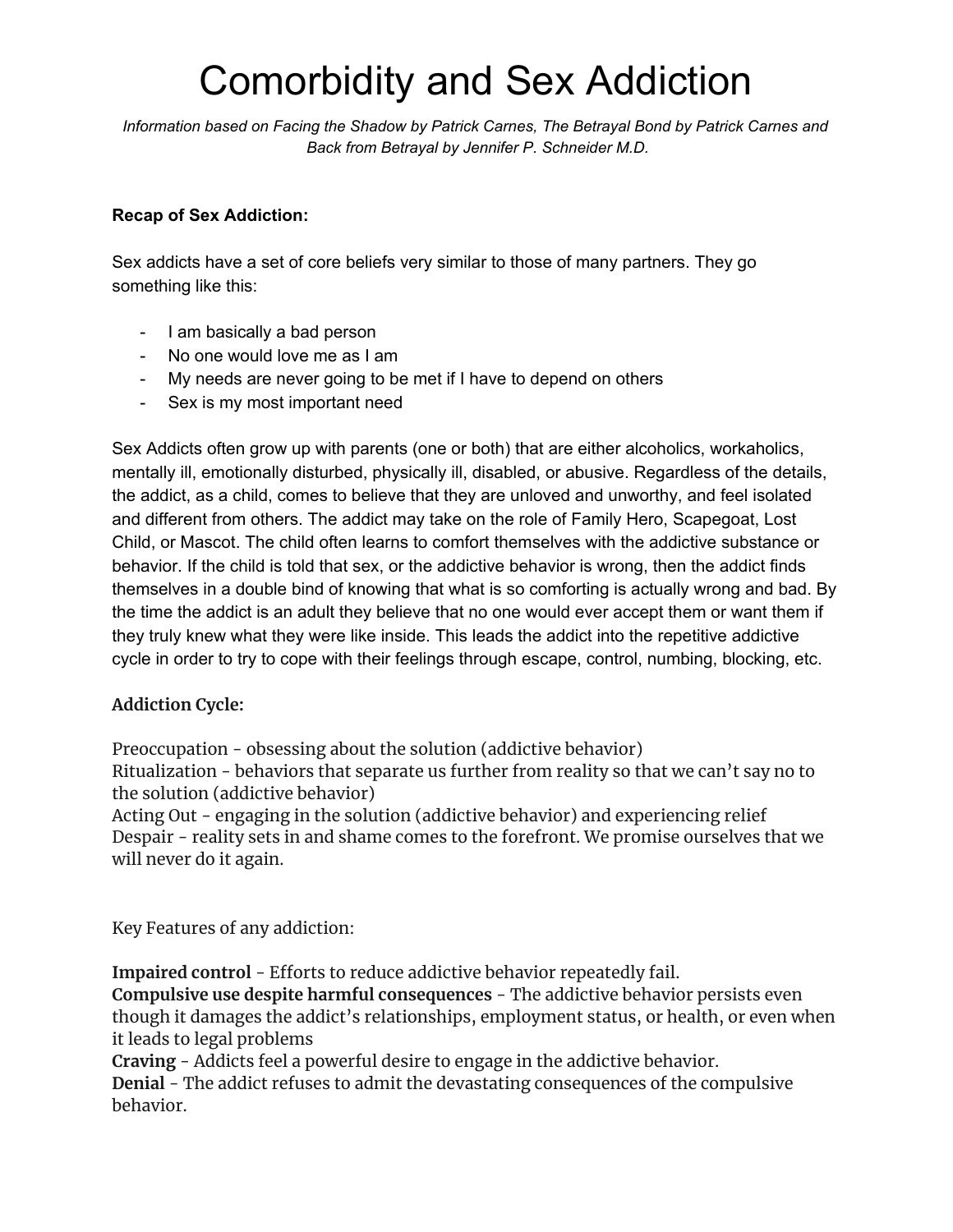## **The Role of Other Addictions:**

Alcoholism plays a prominent role in the families of origin of many persons who have multiple affairs. In adulthood, alcohol is also often an important factor in the lives of sex addicts. Alcohol, (other substance addictions, gambling, food, and money addictions) and sex addiction tend to reinforce each other.

*Compared with non-sex addicts, sex addicts have an increased likelihood of concurrent chemical dependency and other addictions, and also are likely to substitute one addictive behavior for another if the first is no longer available.*

According to Patrick Carnes, *"one of the greatest unacknowledged contributors to recidivism (relapse) in alcoholism is the failure of treatment programs to treat multiple addictions."*

**Research has shown that it is almost impossible to maintain sobriety unless all addictions have been treated.**

"The real problem isn't alcohol - its my sex addiction. I felt so bad about what I was doing sexually that I started drinking again to feel better. If i could get that part of my life straightened *out, I know I'd have no trouble staying away from alcohol."*

**When one addiction becomes problematic in one's life, it is easier to switch to another addictive behavior and continue to avoid reality, than to learn non-addictive ways of dealing with life's problems.**

Not all sex addicts abuse alcohol or others drugs, however for other sex addicts, workaholism is the addiction that coexists with affairs. If something were to go bad at work they would again turn to their drug of choice, other women.

Sex addiction can be thought of as similar to the addiction to alcohol. Fantasy is the first drink to *the sex addict. The endless ruminating about the other woman or man, the pursuit, the risk taking - all of these are important elements of the addictive mood-altering experience. For many sex addicts, each of these elements are as important as the sex act itself*.

Sex addiction, like every other addiction, is progressive. In the early stages the addict makes rules for themselves that allow them to think they have control over their behaviors. Over time however, the addict will find themselves breaking all of their own rules.

The price that addicts pay for their behavior is guilt and shame. Unlike a sociopath, addicts commonly feel remorse for their behaviors, dishonesty, lies and feel guilty for the pain they have caused their partner.